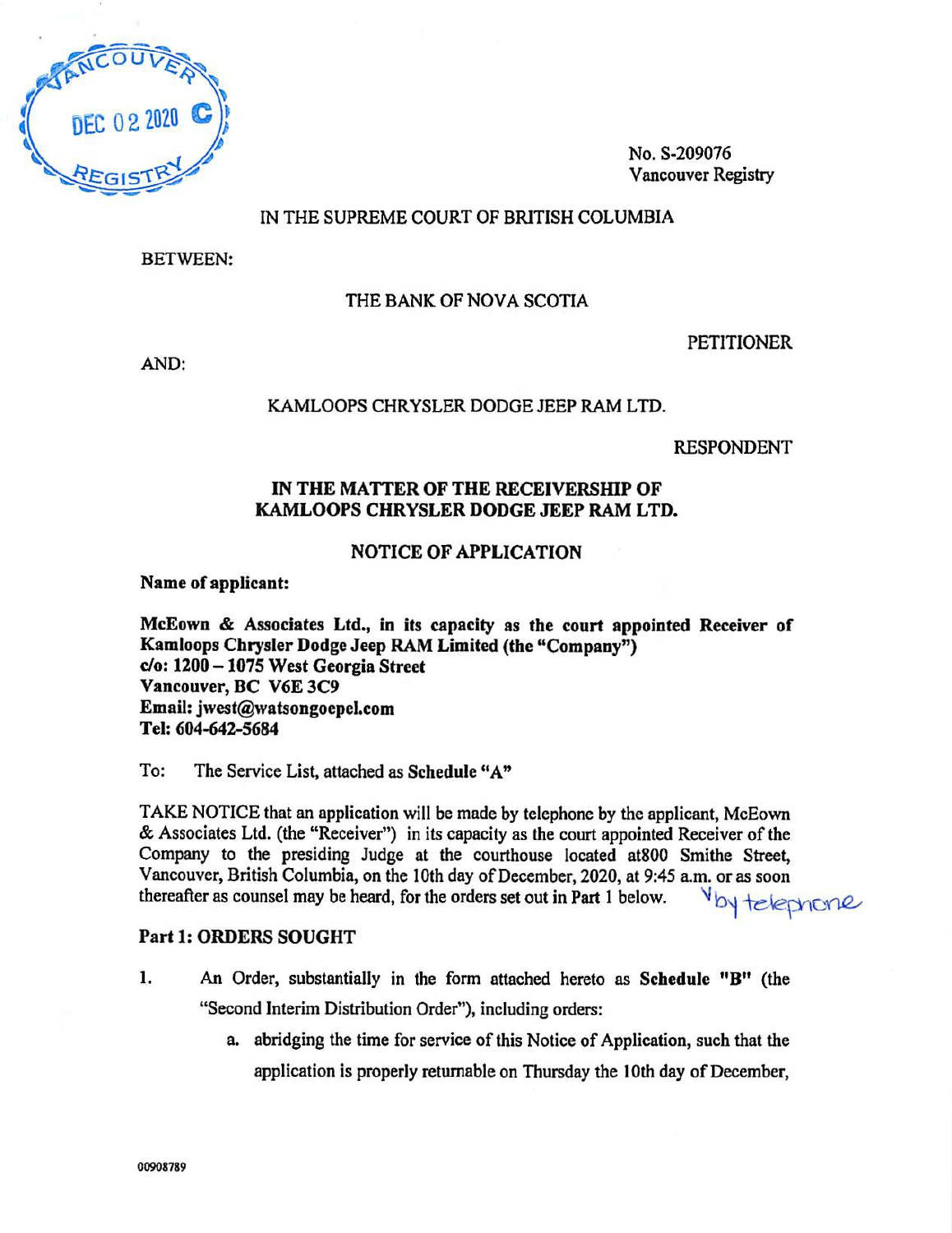2020 and dispensing with service upon any interested party other than those parties on the Service List maintained by the Receiver;

- b. authorizing and directing the Receiver to make further distributions from the Company assets to:
	- i. the Bank of Nova Scotia ("BNS") to fully pay out the Company's secured obligations; and
	- ii. Roynat Inc. ("Roynat") fully pay out the Company's secured obligations.
- 2. Such further and other orders as the court deems just.

## Part 2: FACTUAL BASIS

- 3. By Order made September 8, 2020 McEown & Associates Ltd. (the "Receiver") was appointed receiver, without security, of all of the assets, undertakings and property of the Company (the "September 8, 2020 Order").
- 4. At all material times the Company operated a motor vehicle dealer dealership in Kamloops British Columbia (the "Dealership").
- 5. Prior to the September 8, 2020 Order the Receiver had been appointed (on March 9, 2020) proposal trustee of the Company (in accordance with the Bankruptcy and Insolvency Act (the "BIA")) in proceedings commenced in the Supreme Court of British Columbia In Bankruptcy, Vernon Registry, Court No. 56401 (the "Proposal Proceedings").
- 6. On September 3, 2020 Madam Justice Devlin made an order in the Proposal Proceedings approving the sale of the Dealership by the Company (the "Sale Transaction") and ancillary orders (the "Approval and Vesting Order").
- 7. The Sale Transaction was scheduled to complete on September 8, 2020 but did not complete on that date and the Company was deemed to have made an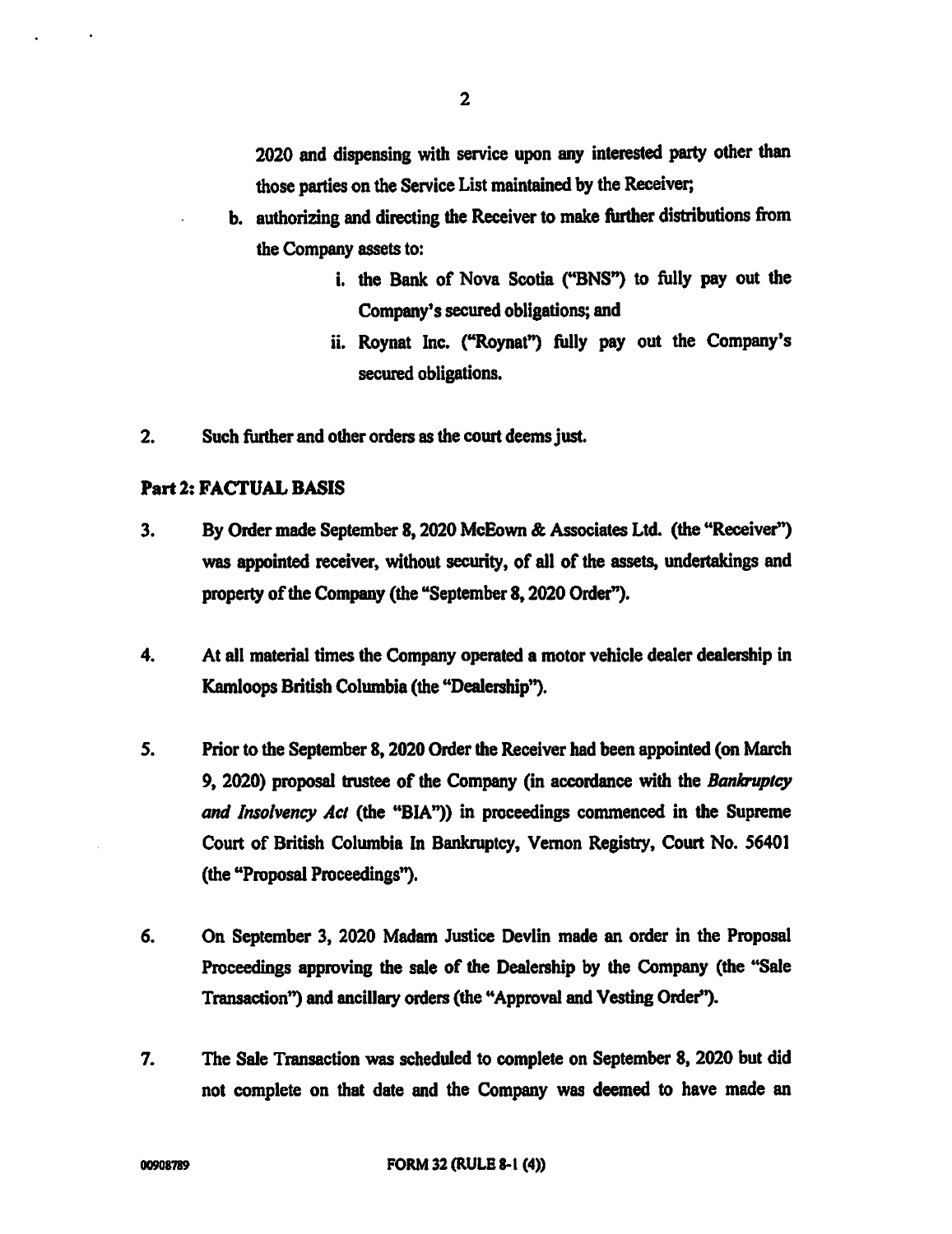assignment into bankruptcy on September 10, 2020. In addition to its appointment as Receiver, McEown & Associates Ltd. is the trustee in bankruptcy of the Company.

- 8. The September 8, 2020 Order appointing the Receiver expressly recognized and adopted as an Order in these proceedings, the Approval and Vesting Order thereby authorizing the Receiver to complete the Sale Transaction.
- 9. On September 9, 2020 the Sale Transaction completed and the Receiver received the sum of \$7,175,498.50 representing the sale proceeds from the Sale Transaction (the "Sale Proceeds").
- 10. After receiving the Sale Proceeds the Receiver attended to payment of certain payments including a commission payment (authorized by the court) and statutory employee obligations.

#### Secured Claims

- 11. As at the date of the September 8, 2020 Order and completion of the Sale Transaction various security interests were registered against the assets of the Company pursuant to the Personal Properly Security Act RSBC 1996, Chapter 359 ("PPSA"). The security registrations can generally be divided into two separate categories being:
	- a. general security agreements registered in the following priority:
		- i. Base Registration No. 96776K registered August 17, 2018 in favour of the BNS;
		- ii. Base Registration No. 994381K registered August 30, 2018 in favour of Roynat; and
		- iii. Base Registration No. 997933K registered August 31, 2018 in favour of Brian Johnson and James McManes Holdings Ltd.:
	- b. serial number registrations for specific motor vehicles in favour of:

3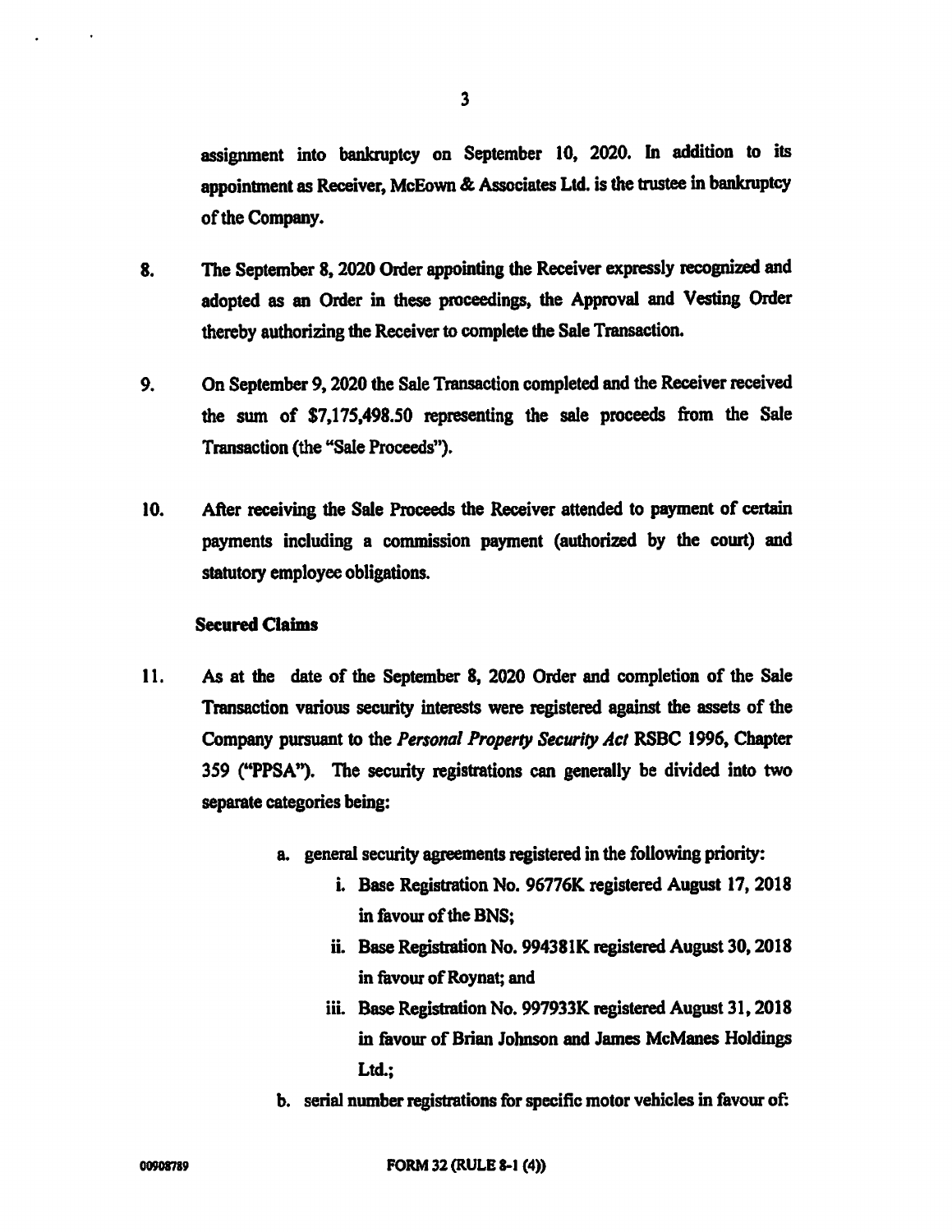- 4
- i. BNS;
- ii. Roynat;
- iii. the Company;
- iv. Alberta Auto House Ltd.; and
- v. Fraser City Motors Ltd.

(together referred to as the "Security Registrations")

- 12. Particulars of the Security Registrations are appended to the Receiver's First Report dated October 19, 2020 (the "First Report").
- 13. At completion of the Sales Transaction vehicle inventory lists were prepared (the "Inventory Lists"). The Receiver has reviewed the Inventory Lists and determined that none of the vehicles which have serial number registrations in favour of Alberta Auto House Ltd. or Fraser City Motors Ltd. were sold in the Sales Transaction or were retained by the Company. Based on that review the Receiver is of the view that the third party serial number security in favour of Alberta Auto House Ltd. or Fraser City Motors Ltd. does not attach to any of the funds realized by the Receiver in these proceedings.
- 14. The Receiver and its counsel have received and reviewed copies of the security documents supporting the BNS and Roynat Security Registrations as a result of which the Receiver is of the view:
	- a. that BNS has a first priority security interest in the Company assets; and
	- b. Roynat has a second priority security interest in the Company assets.
- 15. Based on the funds realized to date and the Receiver's review of the Company's secured liabilities it now appears likely that there will be funds available for distribution to the secured creditors who have third priority security registration. The Receiver has yet to receive or review the underlying security documents for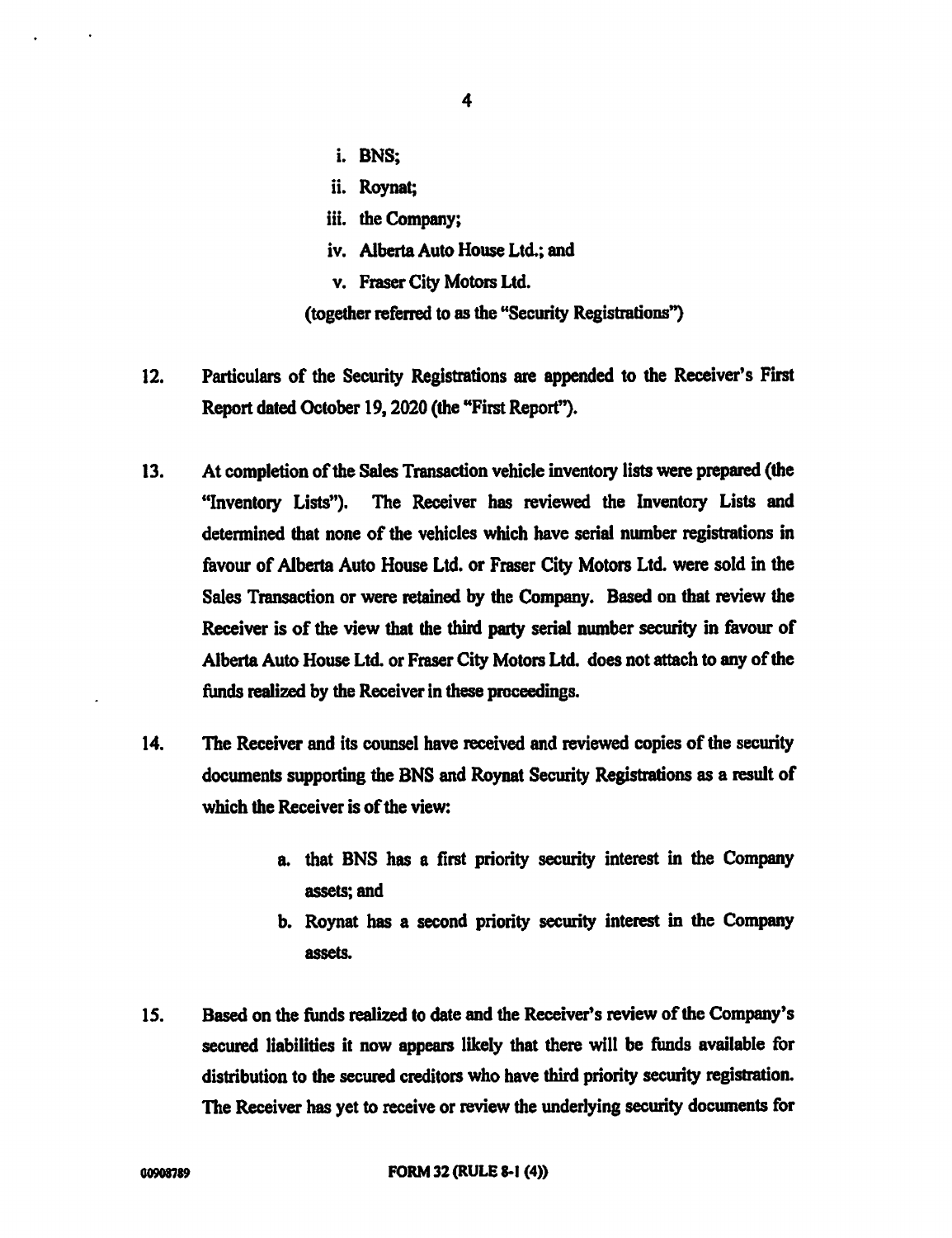the PPR registration in favour of Brian Johnson and James McManes Holdings Ltd. but has requested copies of the security documents for the purposes of carrying out a security review. Based on the PPSA registration and subject to the receipt and review of the underlying security documents, the Receiver is of the view that Brian Johnson and James McManes Holdings Ltd likely have a third priority security interest in the Company assets.

- 16. Based on the Receiver's investigations, as at the September 8, 2020 Order the Company was also indebted to the Canada Review Agency ("CRA") and the Ministry of Finance, British Columbia in the following amounts:
	- a. CRA payroll source deductions which based on the Receiver's discussions with the CRA could be as much as \$200,000 once the final reconciliation is completed;
	- b. CRA OST of approximately \$75,000.00; and
	- c. Ministry of Finance PST/EHT \$ \$652,877.97.
- 17. On October 7, 2020 Her Majesty the Queen in the Province of British Columbia filed a Proof of Claim for \$652,877.97 in the Bankruptcy proceedings for monies due and owing under the *Employer Health Tax Act* and the *Provincial Sales Tax* Act (the "Province Proof of Claim"). The Province Proof of Claim:
	- a. is an unsecured proof claim;
	- b. confirms that the Province does not hold assets of the Company as security; and
	- c. confirms that the Province is not claiming a right of priority for PST or EHT.
- 18. The payroll source deductions likely give rise to a deemed trust in favour of the CRA which has priority over the secured creditor claims.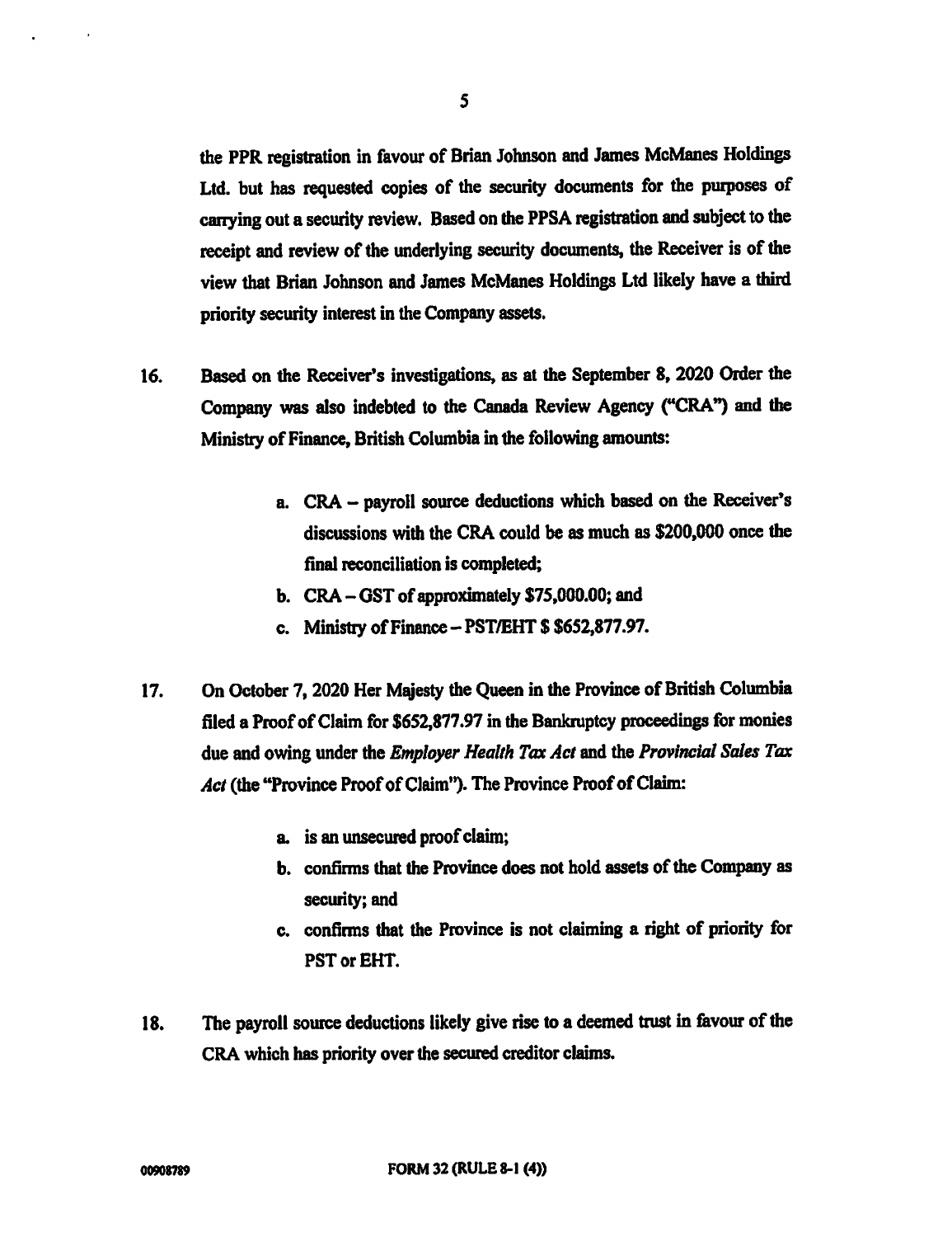- 19. The Receiver has arranged for the filing of outstanding GST returns for the periods leading up to the bankruptcy.
- 20. As a result of the bankruptcy of the Company the Receiver is of the view that the CRA claim for GST may no longer have priority over the secured creditor claims. However, if the Second Interim Distribution Order is granted the Receiver is of the view that it will continue to hold sufficient funds in the estate to cover administration costs and to secure the source deductions and the potential GST claim (and others) pending final determination of those priorities.

#### Activities of the Receiver

- 21. Since the First Report the Receiver has undertaken a variety of activities including:
	- a. further collections of the Company's receivables;
	- b. reviewing and negotiating post-closing adjustments from the Sales Transaction with the Purchaser;
	- c. paying \$6,200,000 from the estate to the BNS and Roynat (the "First Interim Distribution"), representing a partial payment of their secured debts, in accordance with the Order of the Honourable Madam Justice Wilkinson made October 23, 2020 a copy of which is attached as Appendix "A";
	- d. arranging for payment of all wages due to Company employees for the period September 1 to September 9, 2020 and remittance of source deductions for this period;
	- e. communicating with former employees of the Company and the Canada Revenue Agency ("CRA") regarding the amount owing to CRA for unremitted employee source deductions;
	- f. arranging for the filing of outstanding GST and PST returns for all periods up to the date of bankruptcy;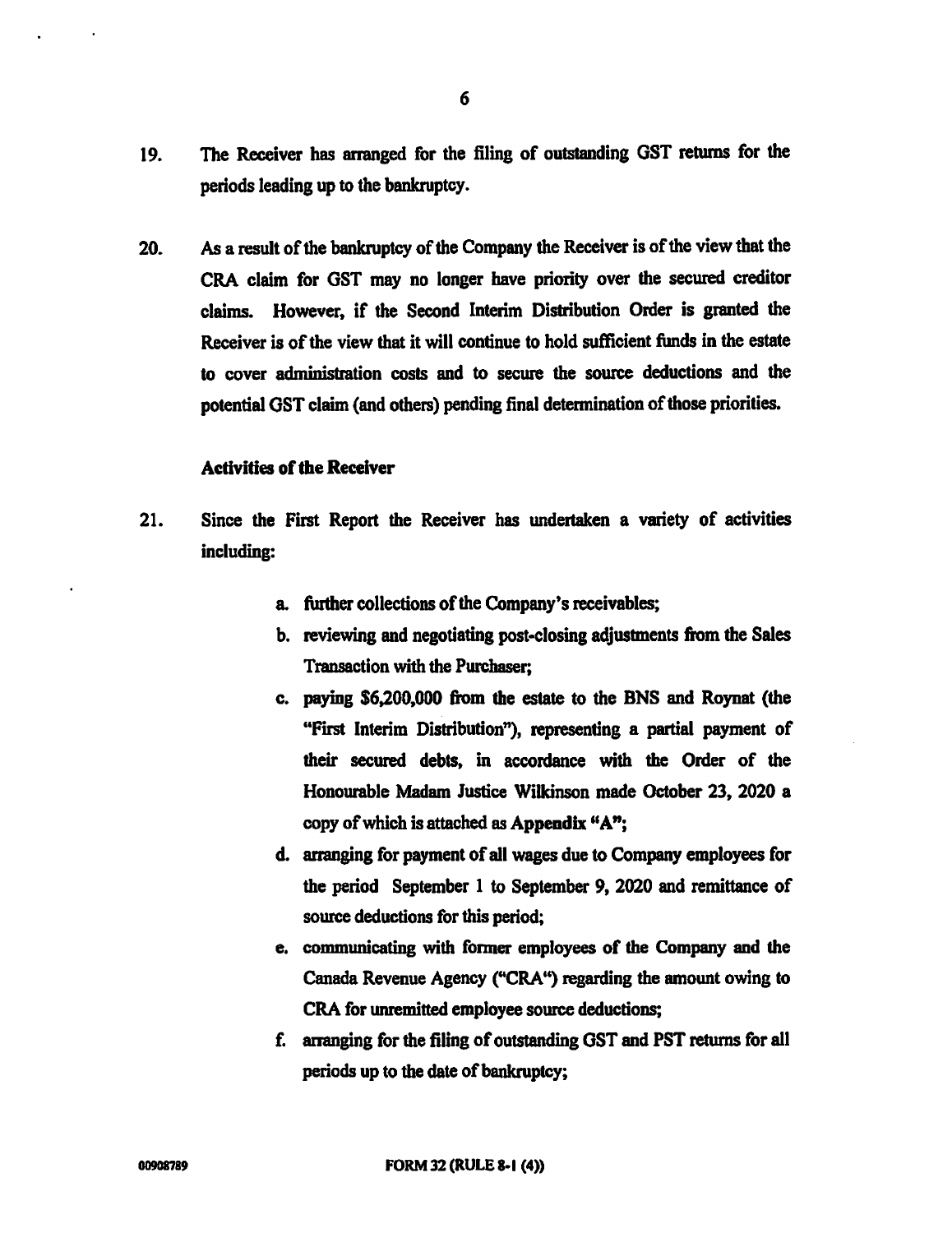- h. requesting, receiving and reviewing further payout statements from BNS and Roynat regarding the amounts outstanding under their secured facilities.
- 22. On October 23, 2020 an Order was made by the Honourable Madam Justice Wilkinson authorizing and directing the Receiver to make an interim distribution from the Company assets to:
	- a. the BNS to pay down Company's obligations pursuant to its registered security instruments the particulars of which are addressed herein; and
	- b. Roynat to pay down Company's obligations pursuant to its registered security instruments the particulars of which are addressed herein.

(the "October 23, 2020 Order)

- 23. On October 26, 2020 the Receiver transferred the sum of \$6,200,000 to BNS in accordance with the October 23, 2020 Order which was applied, pursuant to a Priority Agreement dated August 31, 2018 between BNS and Roynat (as amended August 24, 2020) as follows:
	- a. \$4,019,650.41 to the BNS; and
	- b. \$2,180,349.59 to Roynat.
- 24. The Receiver has prepared and produced (as Appendix "C" to its Second Report dated November 30, 2020) a Statement of Receipts and Disbursements as at November 27, 2020.

## Proposed distribution

25. The Receiver has determined that Roynat has recovered, outside of these proceedings, \$889,800.18 pursuant to a guarantee of the facility which was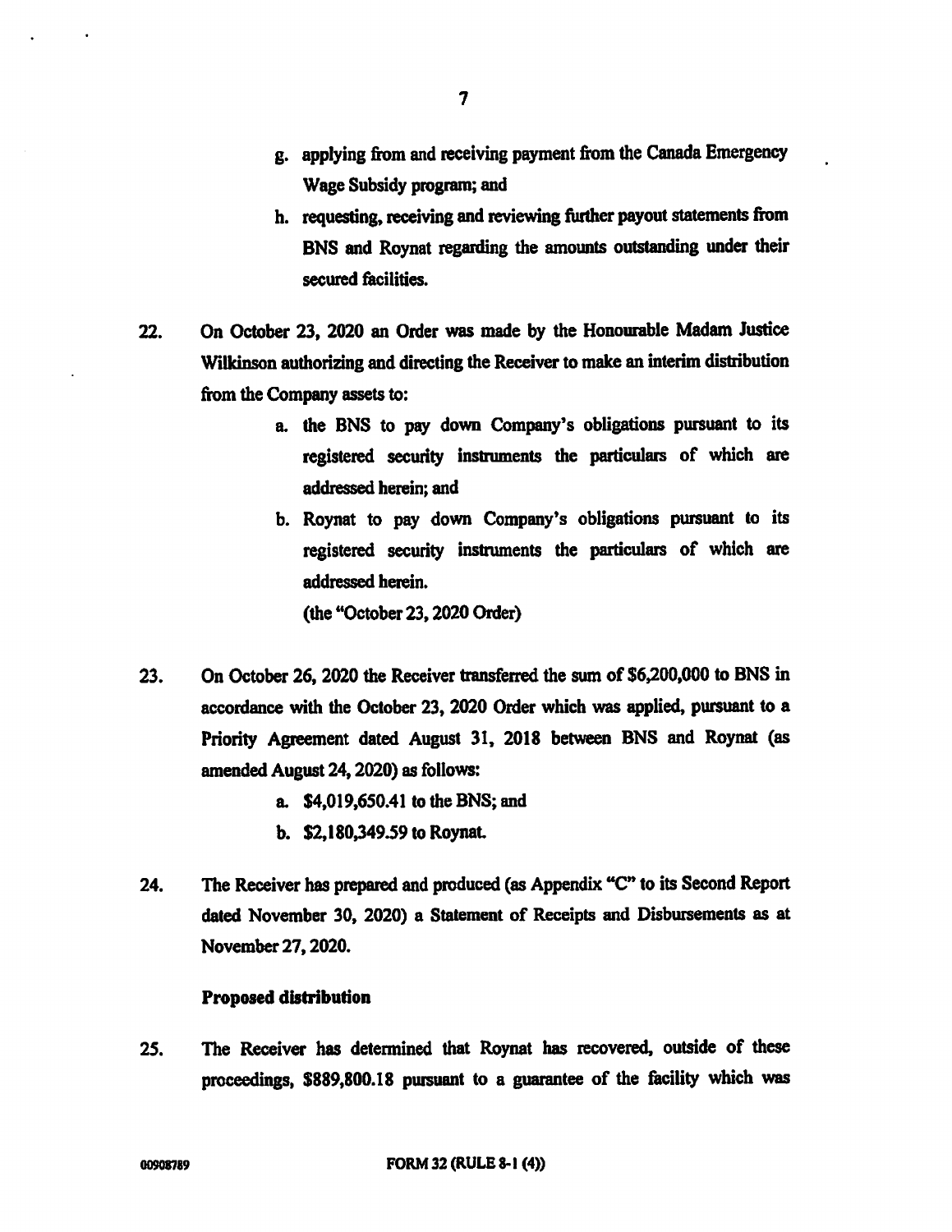secured in favour of Roynat. As a result of that payment the amounts due and owing (as at November 24, 2020) under the secured facilities are as follows:

- a. BNS: \$443,418.84 (with per diem interest accruing on the outstanding principal) at a rate of \$16.79 per day of which \$10,000 (plus tax and disbursements) constitutes an estimate of legal fees which may be incurred in the event that BNS' legal fees (recoverable under the terms of the secured lending facility) are taxed pursuant to the Legal Professions Act; and
- b. Roynat: \$56,778.44 of which \$10,000 (plus tax and disbursements) constitutes an estimate of legal fees which may be incurred in the event that Roynat's legal fees (recoverable under the terms of the secured lending facility) are taxed pursuant to the Legal Professions Act.
- 26. Estimates for the legal fees for a taxation of the BNS and Roynat's legal fees under the Legal Professions Act have been included in the payout calculations as Mr. Lemieux previously advised the BNS and Roynat that he intended to tax their legal accounts. In the event that issues relating to the legal fees can be resolved without the need for a taxation, the Receiver understands that the amounts required to fully pay out the BNS and Roynat facilities (as set out above) will be reduced by approximately \$10,000 each. The Receiver proposes paying the entirety of the amounts due and owing as at the date of payment (including the estimates for legal fees) on the basis of an agreement with BNS and Roynat that in the event a taxation of their legal fees does not proceed they will return the estimated legal fees to the Receiver.
- 27. The secured facilities in favour of Roynat and BNS are continuing to accrue interest and other costs and, based on the Receiver's investigations, have first and second priority.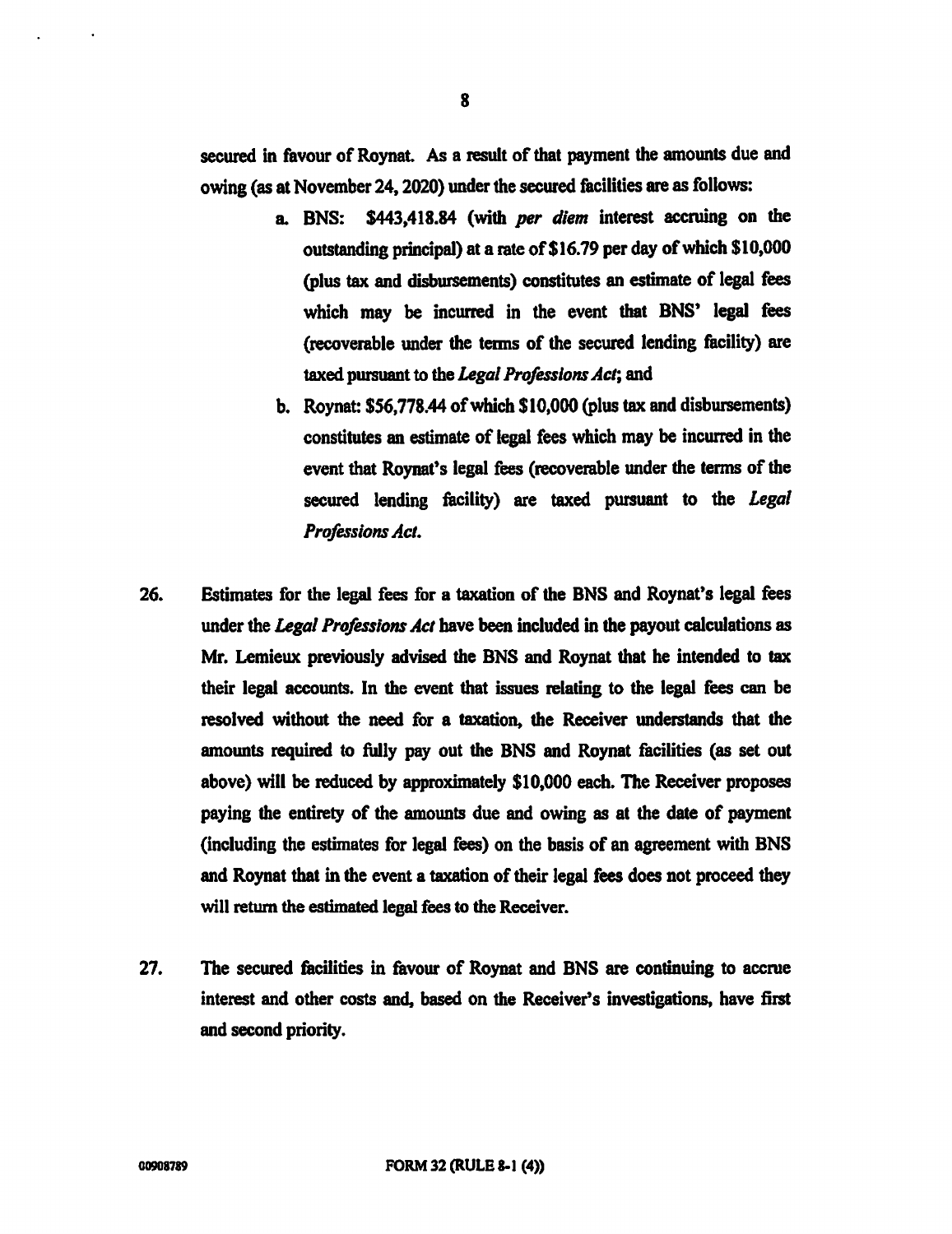28. As at November 27, 2020 the Receiver held the sum of \$1,341,852.19 in trust accordance with the terms of the September 8, 2020 Order. In the event that the orders sought are granted the Receiver will continue to hold approximately \$800,000 which the Receiver is of the view is more than sufficient to cover the administration costs together with any potential claims which might have priority over those of the BNS and Roynat.

#### Part 3: LEGAL BASIS

- 29. The Receiver relies on the:
	- a. Supreme Court Civil Rules:
	- b. Bankruptcy and Insolvency Act; and
	- c. Order made September 8, 2020.

30. The September 8, 2020 Order authorizes the Receiver to:

- a. collect and hold monies realized in the receivership (paragraph 13); and
- b. to apply to the court for advice and directions (paragraph 36).
- 31. The Approval and Vesting Order which was expressly recognized and adopted in these proceedings (at paragraph 2 of the September 8, 2020 Order) specifically provides:
	- a. that the Sale Proceeds would be held by the Receiver, and
	- b. the Sale Proceeds would stand in the place and stead of the assets disposed of in the Sale Transaction as security for any and all security interests, hypothesis, mortgages, trusts or deemed trusts, liens, executions, levies, charges, or other financial or monetary claims (the "Claims")

## Schedule "B" to the September 8, 2020 Order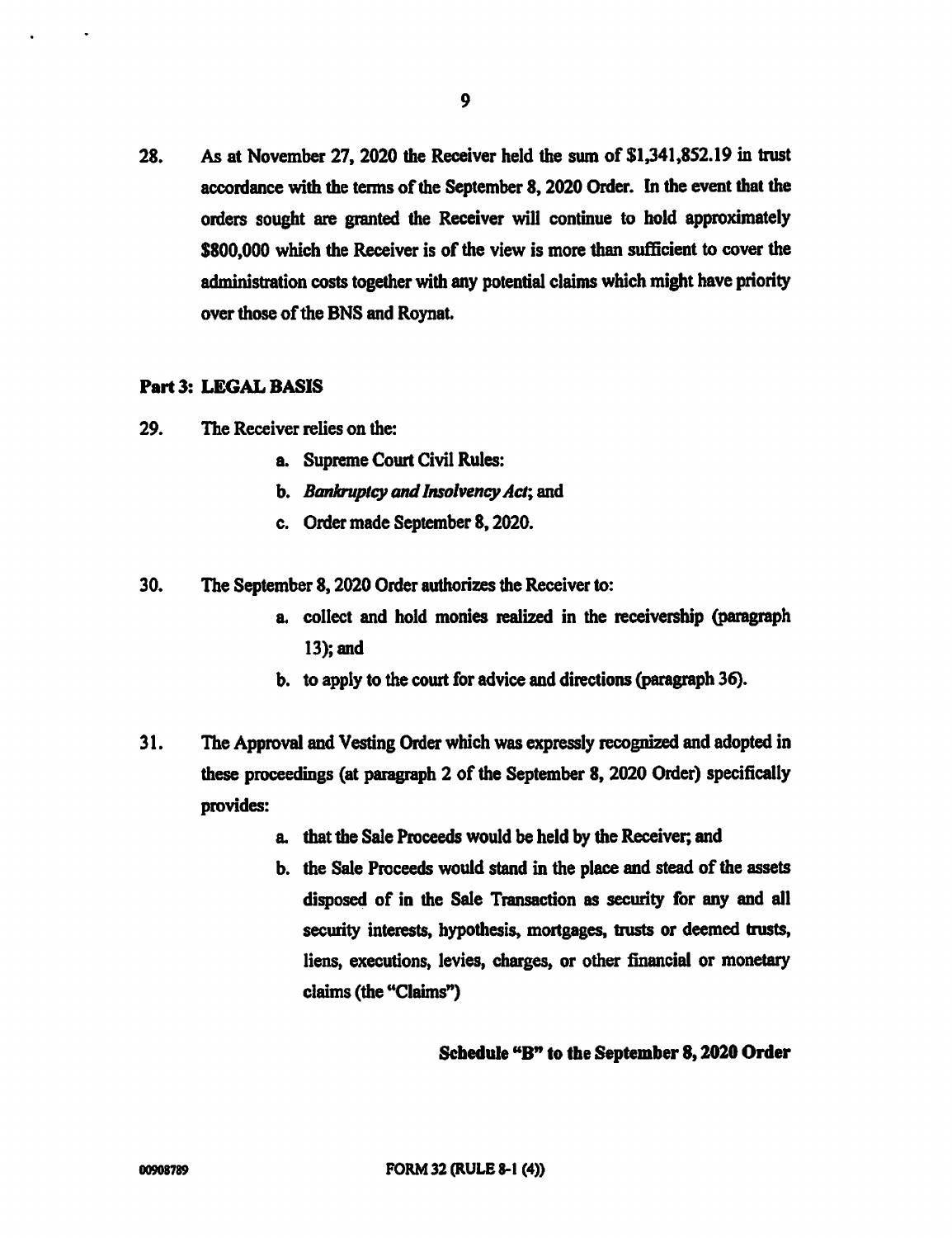- 32. Based on the Receiver's review of the claims presently known to it and the security registrations particularized herein, the Receiver is of the view that BNS and Roynat are the first and second secured creditors of the Company.
- 33. The Receiver has realized sufficient funds to fully pay out the Company's secured indebtedness to the BNS and Roynat.
- 34. Based on the Receiver's present calculations, after making the payments to the BNS and Roynat it will continue to hold approximately \$800,000 which the Receiver is of the view should be more than sufficient to pay:
	- a. administration costs of the estate;
	- b. source deduction payments due and owing to CRA which likely have priority; and
	- c. GST due and owing to CRA in the event that it is a priority claim notwithstanding the bankruptcy of the Company.

## Tax liabilities

#### Payroll source deductions

- 35. Section 67(3) of the BlA provides that certain deemed trusts are deemed valid notwithstanding bankruptcy including deemed trusts under s. 227(4.1) of the Income Tax Act. Section 227(4) of the Income Tax Act creates a deemed trust in favour of the Crown over any amounts deducted under the Act and the deemed trust is given priority over any security interests.
- 36. Accordingly, the estimated \$200,000 in payroll source deductions due and owing by the Company will likely be impressed with a deemed trust in favour of the Crown which will have priority over secured creditors.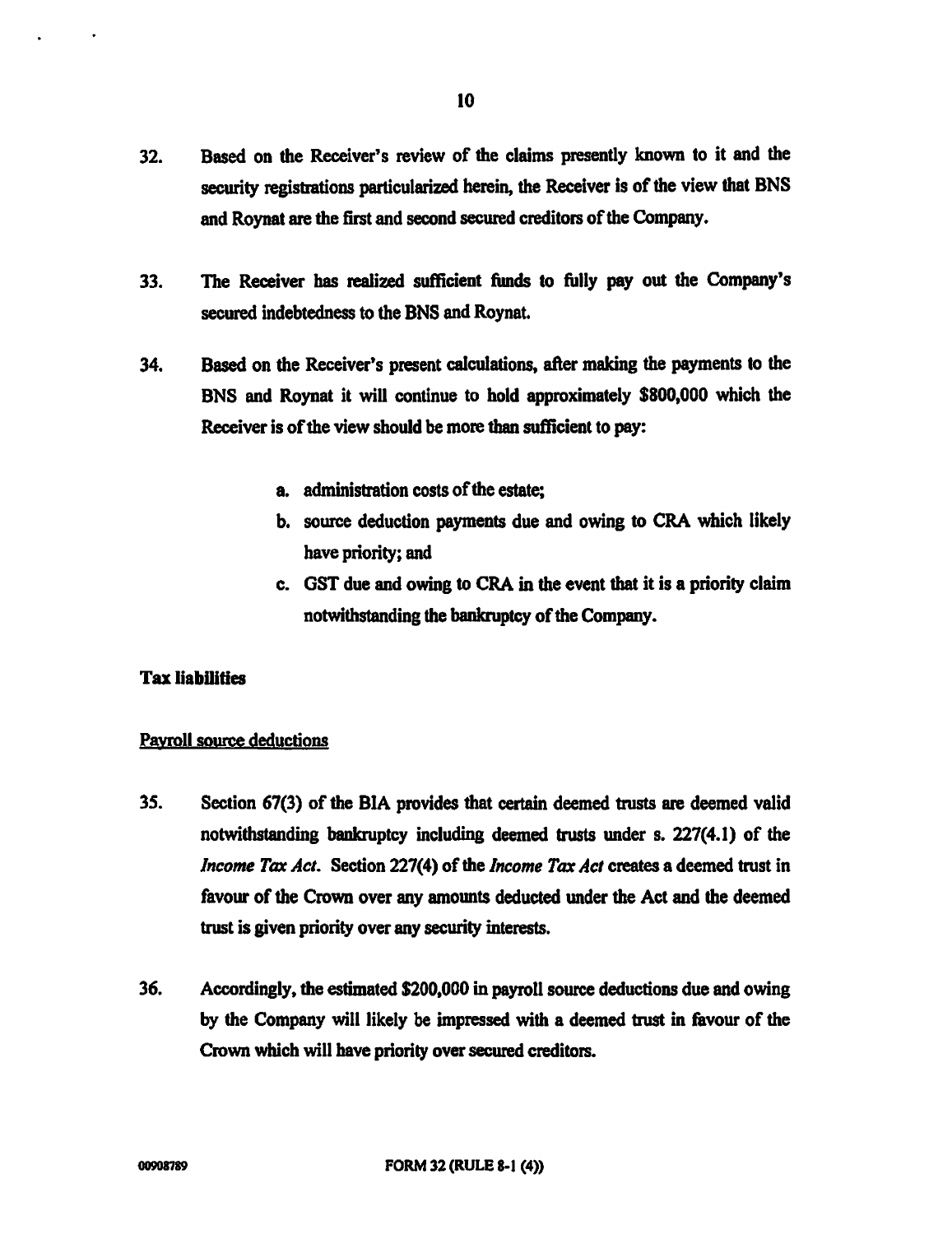**GST** 

- 37. Section 222(1) of the *Excise Tax Act* (ETA) creates a deemed trust in favour of the Crown for GST that is collected but not yet remitted.
- 38. Section 222(1.1) provides that the deemed trust does not apply at, or after, the time a person becomes a bankrupt within the meaning of the BIA for any amounts that were collected or became collectible before that time and s.86(1) of the BIA confirms that the Crown is only an ordinary creditor in a bankruptcy.
- 39. As a result it is likely that the deemed trusts in favour of the Crown for GST are not effective as a result of the Company's bankruptcy and the Crown is an unsecured creditor in respect of the unremitted GST liability.

Canada v. Callidus Capital Corporation, 2015 FC 977 (aff'd 2018 SCC 47) para 20.

## Part 4: MATERIAL TO BE RELIED ON

- 40. Order Made after Application, September 8, 2020;
- 41. Order Made after Application, October 23, 2020;
- 42. Receiver's First Report dated October 19, 2020;
- 43. Receiver's Second Report dated November 30, 2020; and
- 44. Such further and other materials as counsel may advise.

The Applicant estimates that the Application will take 20m.

- [ ] This matter is within the jurisdiction of a master.
- [X] This matter is not within the jurisdiction of a master.

TO THE PERSONS RECEIVING THIS NOTICE OF APPLICATION: If you wish to respond to this notice of application, you must, within 5 business days after service of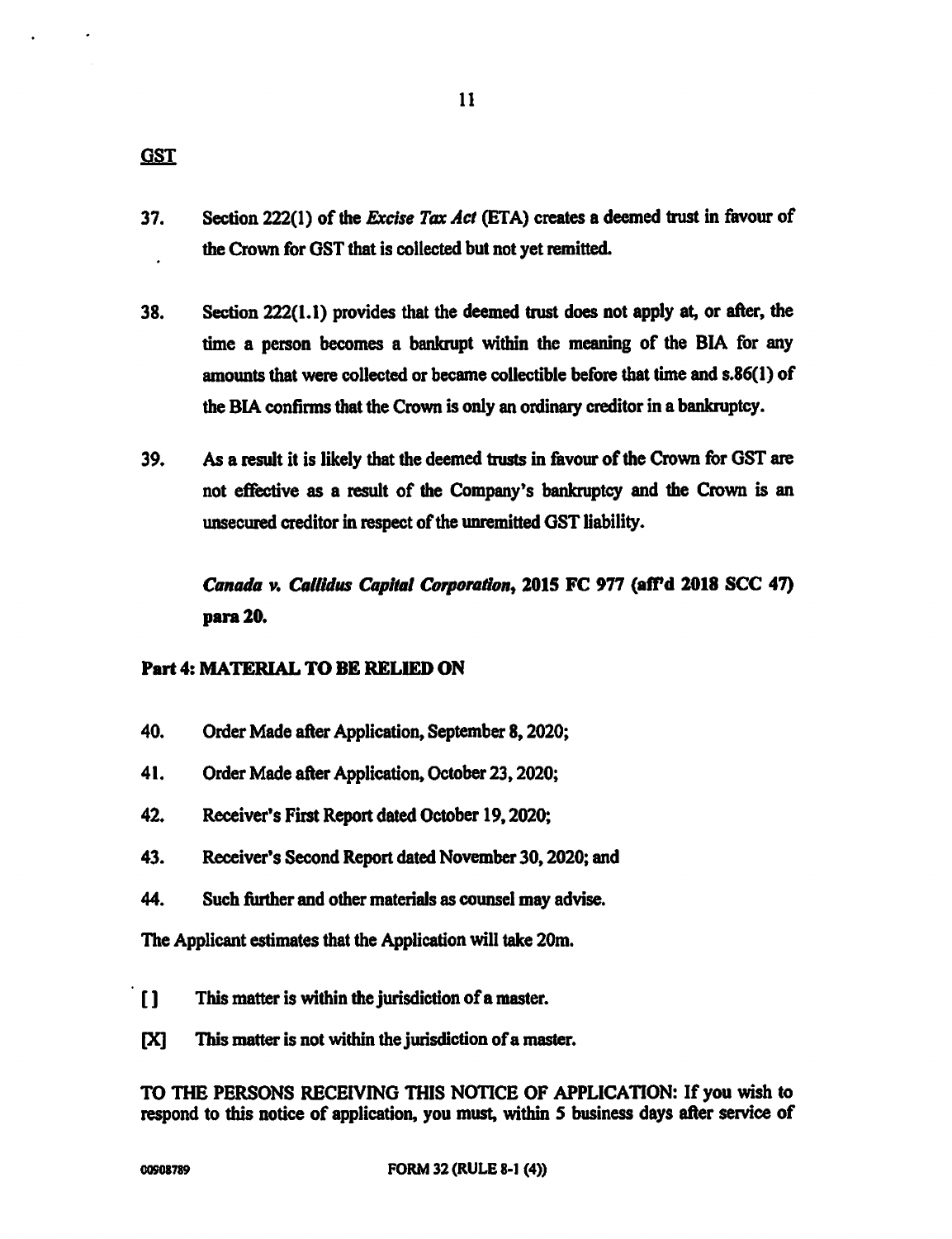this notice of application or, if this application is brought under Rule 9-7, within 8 business days after service of this notice of application:

- (a) file an application response in Form 33;
- (b) file the original of every affidavit, and of every other document, that:
	- (i) you intend to refer to at the hearing of this application, and
	- (ii) has not already been filed in the proceeding, and
- (c) serve on the applicant 2 copies of the following, and on every other party of record one copy of the following:
	- (i) a copy of the filed application response;
	- $(i)$  a copy of each of the filed affidavits and other documents that you intend to refer to at the hearing of this application and that has not already been served on that person;
	- (iii) if this application is brought under Rule 9- $\frac{1}{4}$  any notice that you are required to give under Rule 9-7  $(9)$ .

Date: December 1, 2020

Signature of Jeremy D. West Counsel for McEown & Associates Ltd., in its capacity as the court appointed Receiver of the Company and not in its personal or corporate capacity

|                | To be completed by the court only:                                                |  |
|----------------|-----------------------------------------------------------------------------------|--|
| Order made     | in the terms requested in paragraphs . of Part 1 of this<br>notice of application |  |
| $\blacksquare$ | with the following variations and additional terms:                               |  |
| Date:          | Signature of [] Judge [] Master                                                   |  |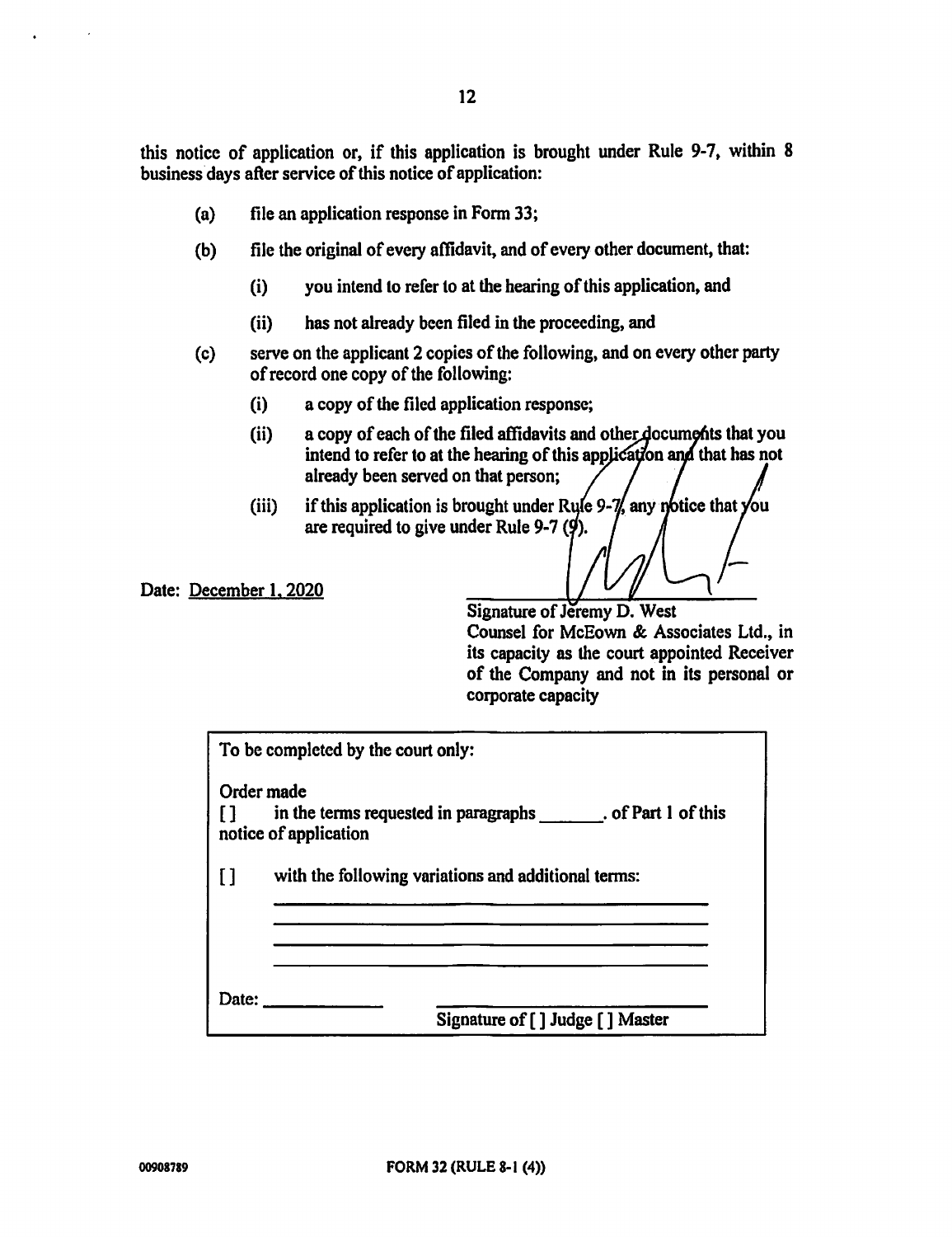## APPENDIX

13

[The following information is provided for data collection purposes only and is of no legal effect.]

## THIS APPLICATION INVOLVES THE FOLLOWING:

[Check the box(es) below for the application type(s) included in this application.]

- [] discovery: comply with demand for documents
- [ ] discovery: production of additional documents
- [] extend oral discovery
- [ ] other matter concerning oral discovery
- [] amend pleadings
- [] add/change parties
- [ ] summary judgment
- [] summary trial
- [ ] service
- [ ] mediation
- [ ] adjournments
- [] proceedings at trial
- [] case plan orders: amend
- [] case plan orders: other
- [ ] experts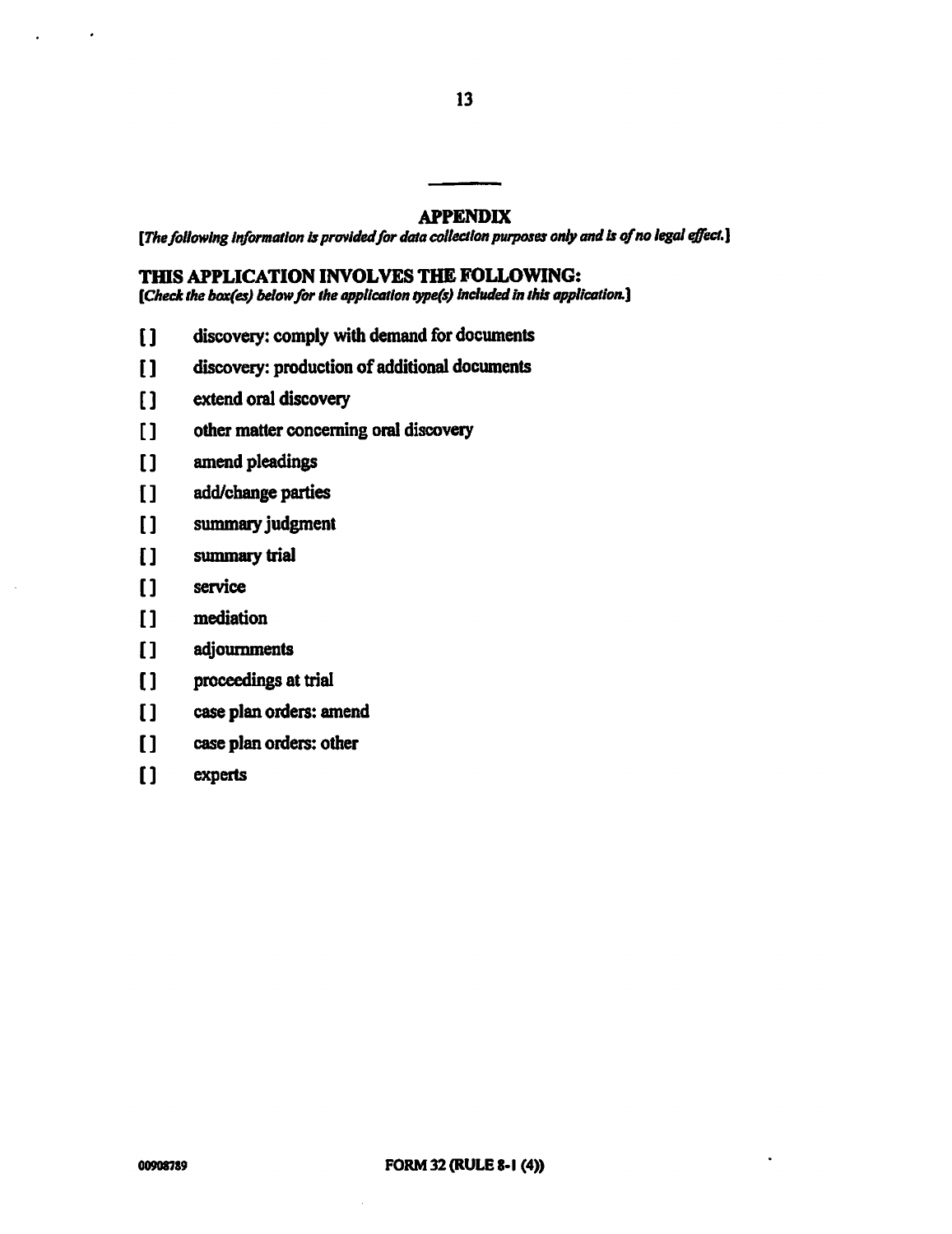## SCHEDULE "A"

## SERVICE LIST

| <b>Whitelaw Twining Law Corporation</b><br>2400 - 200 Granville Street<br>Vancouver, BC V6C 1S4<br>John Fiddick<br>Email: JFiddick@wt.ca<br>Tel.: 604-891-7259 | <b>Counsel for the Respondent, Kamloops</b><br>Chrysler Dodge Jeep Ram Ltd. |
|----------------------------------------------------------------------------------------------------------------------------------------------------------------|-----------------------------------------------------------------------------|
| Joseph Romanoski<br>Email: JRomanoski@wt.ca<br>Tel.: 604-891-7220                                                                                              |                                                                             |
| McMillan LLP<br>1500 - 1055 W. Georgia Street<br>Vancouver, BC V6E 4N7                                                                                         | <b>Counsel for the Petitioner, The Bank of</b><br><b>Nova Scotia</b>        |
| Vicki Tickle<br>Email: Vicki.tickle@mcmillan.ca<br>Tel.: 236-826-3022                                                                                          |                                                                             |
| McEown & Associates Ltd.<br>1140 - 800 West Pender Street<br>Vancouver, BC V6C 2V6                                                                             | <b>NOI Trustee / Proposed Receiver</b>                                      |
| <b>John McEown</b><br>Email: imceown@boalewood.ca<br>Tel.: 604-558-8012                                                                                        |                                                                             |
| <b>Watson Goepel LLP</b><br>1200 - 1075 West Georgia Street<br>Vancouver, BC V6E 3C9                                                                           | <b>Counsel for the Receiver</b>                                             |
| <b>Jeremy West</b><br>Email: jwest@watsongoepel.com<br>Tel.: 604-642-5684                                                                                      |                                                                             |
| Bryan & Co. LLP<br>2900, 10180 - 101 Street<br>Edmonton, Alberta, T5J 3V5                                                                                      | Counsel for the Purchaser, 1261441 B.C.<br>Ltd.                             |
| Attention: Erin D. Oor<br>Telecopier No. 780-428-6324<br>Email: edoor@bryanco.com                                                                              |                                                                             |

 $\mathcal{A}^{\mathcal{A}}$  , and  $\mathcal{A}^{\mathcal{A}}$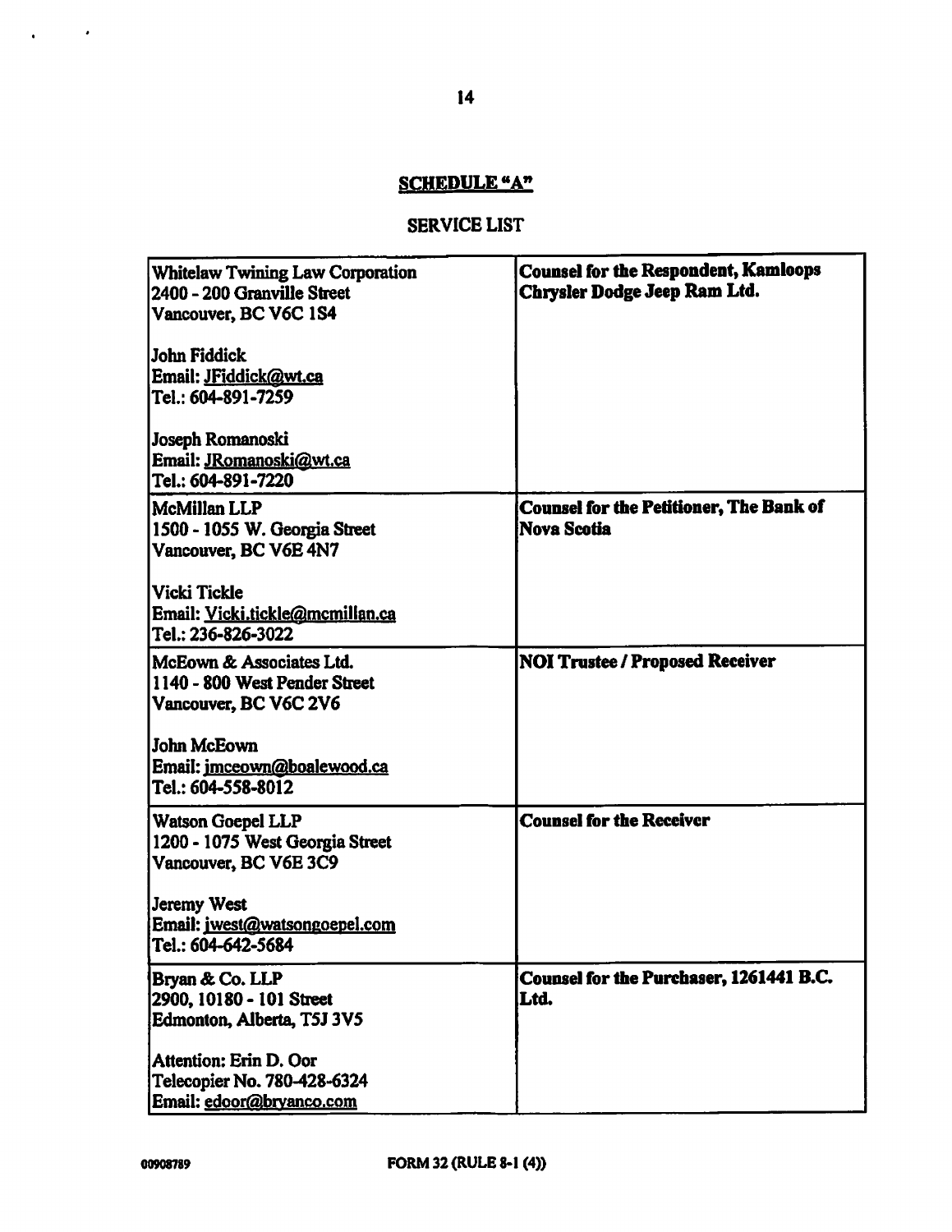| <b>Brian Johnston and James McManes Holdings</b><br>Ltd.                                                                   | <b>Secured Creditors</b>                      |
|----------------------------------------------------------------------------------------------------------------------------|-----------------------------------------------|
| do:                                                                                                                        |                                               |
| Brian Johnston: bi@johnstonautomotivegroup.ca<br>Jim McManes: imcmanes@eastsidechrysler.ca                                 |                                               |
| <b>CRA-Tax-Pacific</b>                                                                                                     | <b>Canada Revenue Agency</b>                  |
| Surrey National Verification and Collection<br><b>Centre</b><br>9755 King George Blvd<br>Surrey BC V3T 5E1                 |                                               |
| Fax No. (866) 219-0311<br>Email: cra-arc_tax-fisc_ins_t-f_g@cra-arc.gc.ca                                                  |                                               |
| Ministry of Finance - PST - British Columbia<br><b>Station Provincial Government</b><br>PO Box 9445<br>Victoria BC V8W 9V5 | <b>British Columbia Ministry of Finance</b>   |
| Email: mbtaxpayerinquiries@gov.bc.ca                                                                                       |                                               |
| Office of the Superintendent of Bankruptcy<br><b>Service</b>                                                               | <b>Office of Superintendent of Bankruptcy</b> |
| Email: ic.osbservice-bsfservice.ic@canada.ca                                                                               |                                               |
| Fraser City Motors, DBA Langley Chrysler<br>19418 Langley By-Pass<br>Surrey, BC V3S 7R2                                    |                                               |
| Alberta Auto House Ltd.<br>70 25015 TWP 544A<br>Sturgeon County, AB T8T 0B9                                                |                                               |

т,

 $\mathcal{L}^{\text{max}}_{\text{max}}$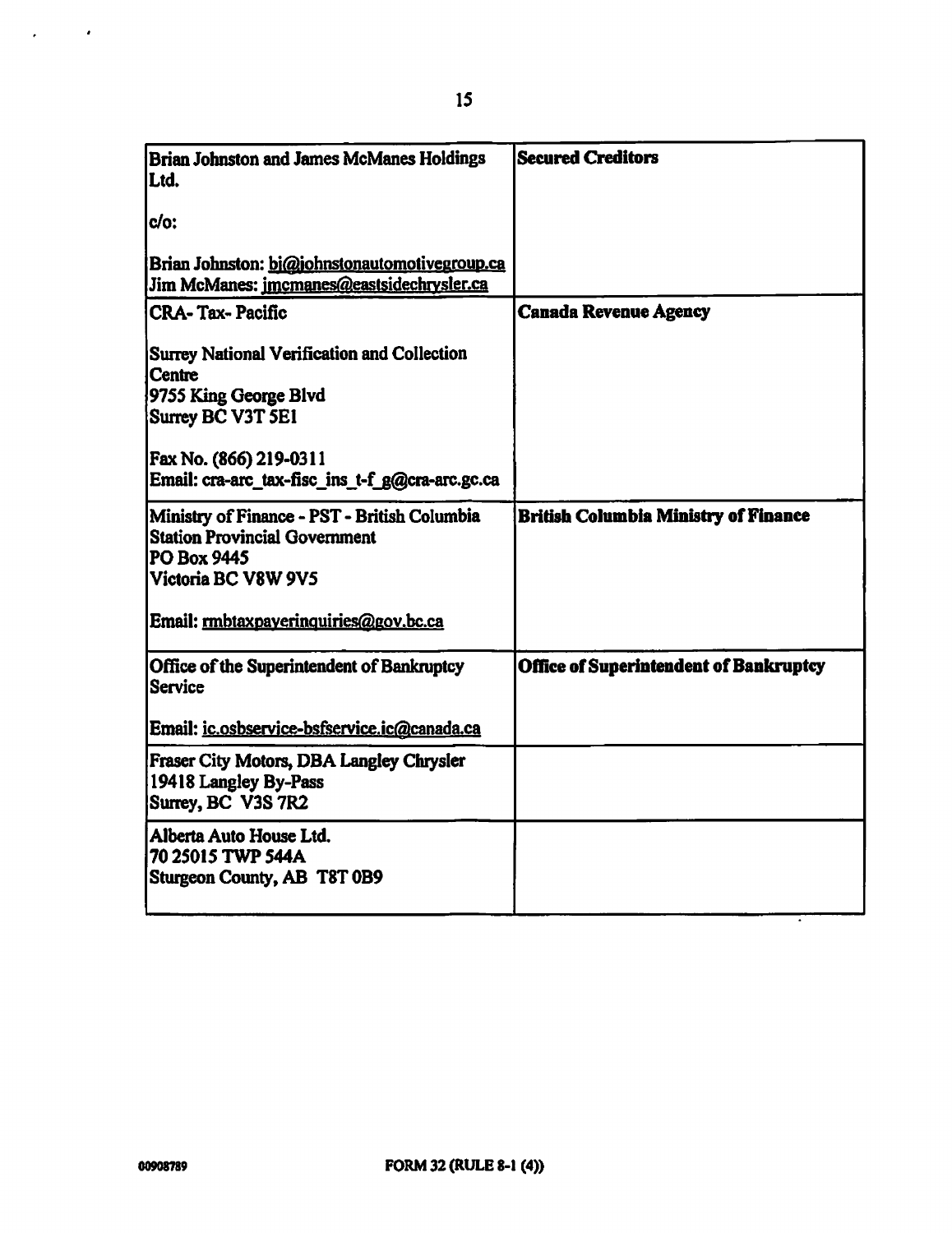#### SCHEDULE "B"

No. S-209076 Vancouver Registry

#### IN THE SUPREME COURT OF BRITISH COLUMBIA

BETWEEN:

#### THE BANK OF NOVA SCOTIA

PETITIONER

AND:

#### KAMLOOPS CHRYSLER DODGE JEEP RAM LTD.

#### RESPONDENT

## IN THE MATTER OF THE RECEIVERSHIP OF KAMLOOPS CHRYSLER DODGE JEEP RAM LTD.

#### ORDER MADE AFTER APPLICATION

) )

BEFORE ) THE DAY OF DECEMBER, 2020

ON THE APPLICATION of McEown & Associates Ltd., in its capacity as the court appointed Receiver of Kamloops Chrysler Dodge Jeep RAM Limited (the "Company") coming on for hearing at Vancouver, British Columbia on the 10th day of December 2020 by teleconference and on hearing Jeremy D. West, counsel for the Receiver, and those other counsel listed on Schedule "A" hereto, AND UPON READING the material filed herein for the purposes of this application, AND pursuant to the to Section 243(1) of the Bankruptcy and Insolvency Act, R.S.C. 1985, c. B-3, as amended (the "BIA") and Section 39 of the Law and Equity Act, R.S.B.C. 1996 c. 253, as amended (the "LEA"), the British Columbia Supreme Court Civil Rules and the inherent jurisdiction of this Honourable Court;

#### THIS COURT ORDERS that:

- 1. Terms and expressions not defined in this Order shall have the meanings attributed to them in the Order of this Court pronounced on September 8, 2020.
- 2. The time for service of the Notice of Application dated December 10, 2020 is abridged such that the application is properly returnable on Thursday the  $10<sup>th</sup>$  of day of December, 2020.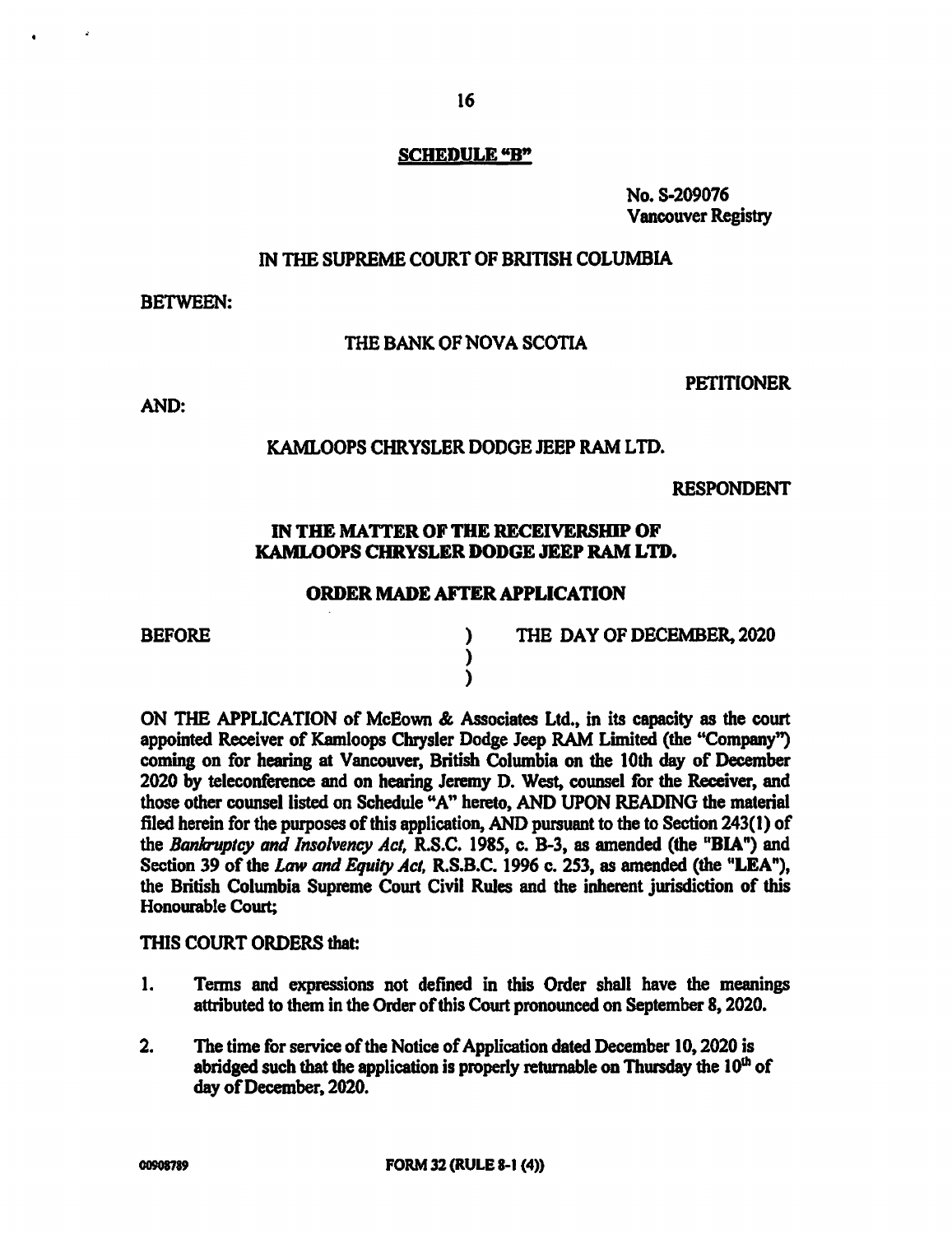- 4. Authorizing and directing the Receiver to make further distributions from the Company assets to:
	- a. the Bank of Nova Scotia ("BNS") to fully pay out the Company's secured obligations; and
	- b. Roynat Inc. ("Roynat") to fully pay out the Company's secured obligations.
- 5. Approval of counsel as to form listed in Schedule "A" hereto, except counsel for the Petitioner, is hereby dispensed with.

THE FOLLOWING PARTIES APPROVE THE FORM OF THIS ORDER AND CONSENT TO EACH OF THE ORDERS, IF ANY, THAT ARE INDICATED ABOVE AS BEING BY CONSENT:

Signature of Jeremy West Solicitor for the McEown & Associates Ltd., in its capacity as the court appointed Receiver of Kamloops Chrysler Dodge Jeep RAM Limited

By the Court.

**Registrar**